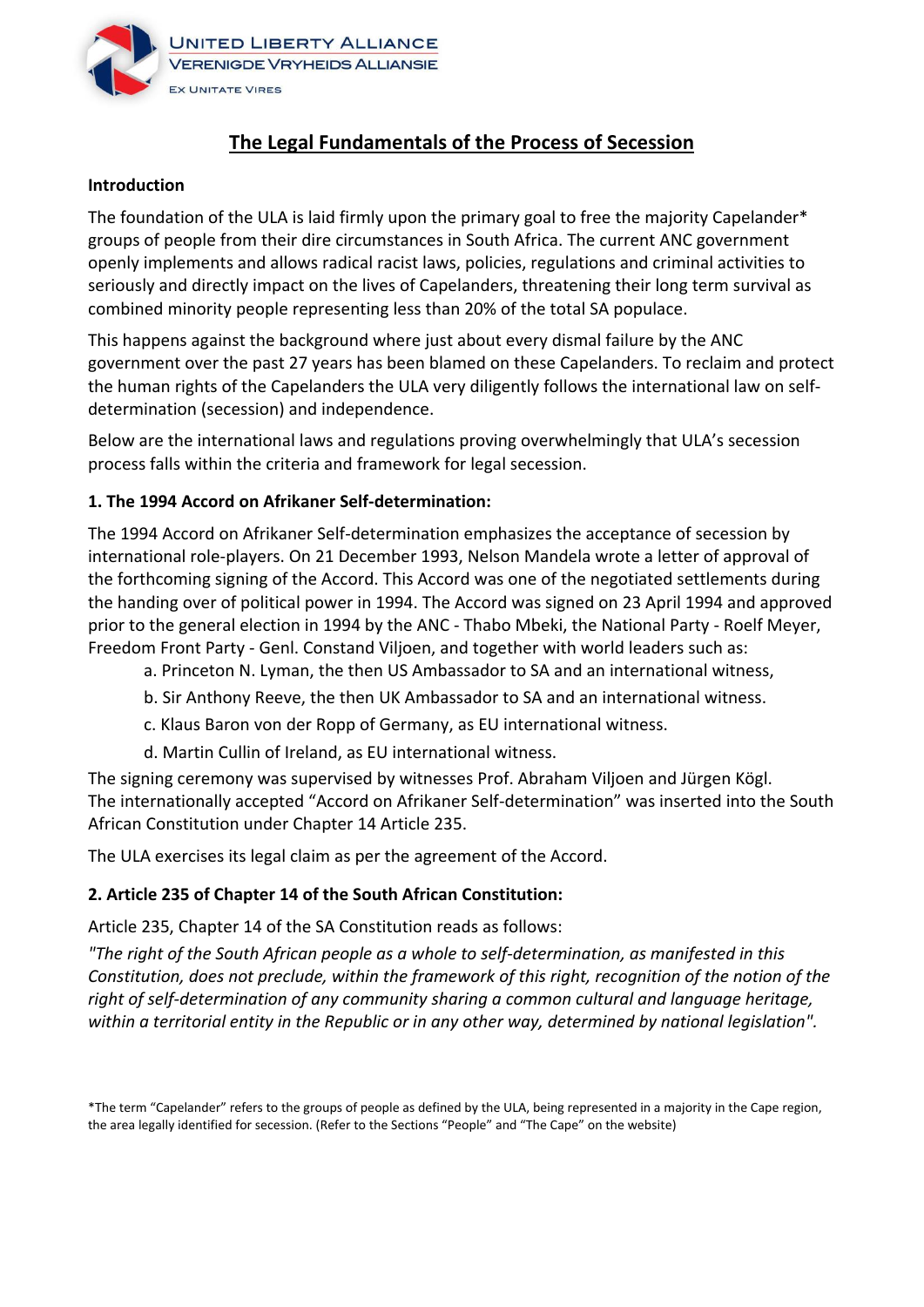

It is important to understand that Section 235 of the South African Constitution is to be

interpreted in accordance with international law, which reads as follows:

This section makes it overwhelmingly clear that the right to self-determination does not only vest in the South African nation as a whole, but in "peoples who share a common cultural and linguistic heritage". It provides for self-determination by stating "within a territorial entity in the Republic" but then continues to state "or in any other way", which clearly means external sovereign selfdetermination. Furthermore, the Constitution stipulates:

*"When interpreting any legislation, every court must prefer any reasonable interpretation of the legislation that is consistent with international law, over any alternative interpretation that is inconsistent with international law"* 

International Law: Application of international law, Sect. 233, South African Constitution. Based on this stipulation in the Constitution reasonable interpretation must be upheld in line with international law.

UNESCO has provided a widely accepted definition of "peoples" stating the following:

A "people" are a group of human beings who share:

- 1. A common historical tradition;
- 2. Racial or ethnic identity;
- 3. Cultural homogeneity (sameness);
- 4. Linguistic (language) unity;
- 5. Religious or ideological affinity;
- 6. Territorial connection;
- 7. Common economic life.

By no means does this definition point to nations as a whole. It cannot be, because a nation as South Africa is a prime example where heterogeneity is apparent just by looking at the fact that we have 11 official languages. This alone nullifies those secessionist groups' attempting to secede whilst including all ethnic groups, meaning a part of the South African "general nation" as "the people" in their process.

The "people" defined in the ULA's legal process are those groups forming the majority in the Capeland Region and who fulfil these criteria of separate culture, language and religious ideology from the rest of the population of South Africa.

Section 9(3) of the South African Constitution states that: *"the state may not unfairly discriminate directly or indirectly against anyone on one or more grounds, including language"*. The state increasingly neglects the language rights of the Capelander groups of people of South Africa.

Unless if active steps are taken to develop and advance South Africa's indigenous languages (Afrikaans and KhoiSan language) - especially at official level - they will soon be in a more threatening position of extinction than before 1994. This would put South Africa in the same situation as other post-colonial African states where colonial languages (such as English, French and Portuguese) were associated with power, modernity, school, government and officialdom, whereas African languages were relegated to the domestic domain, informal use and primordial solidarities.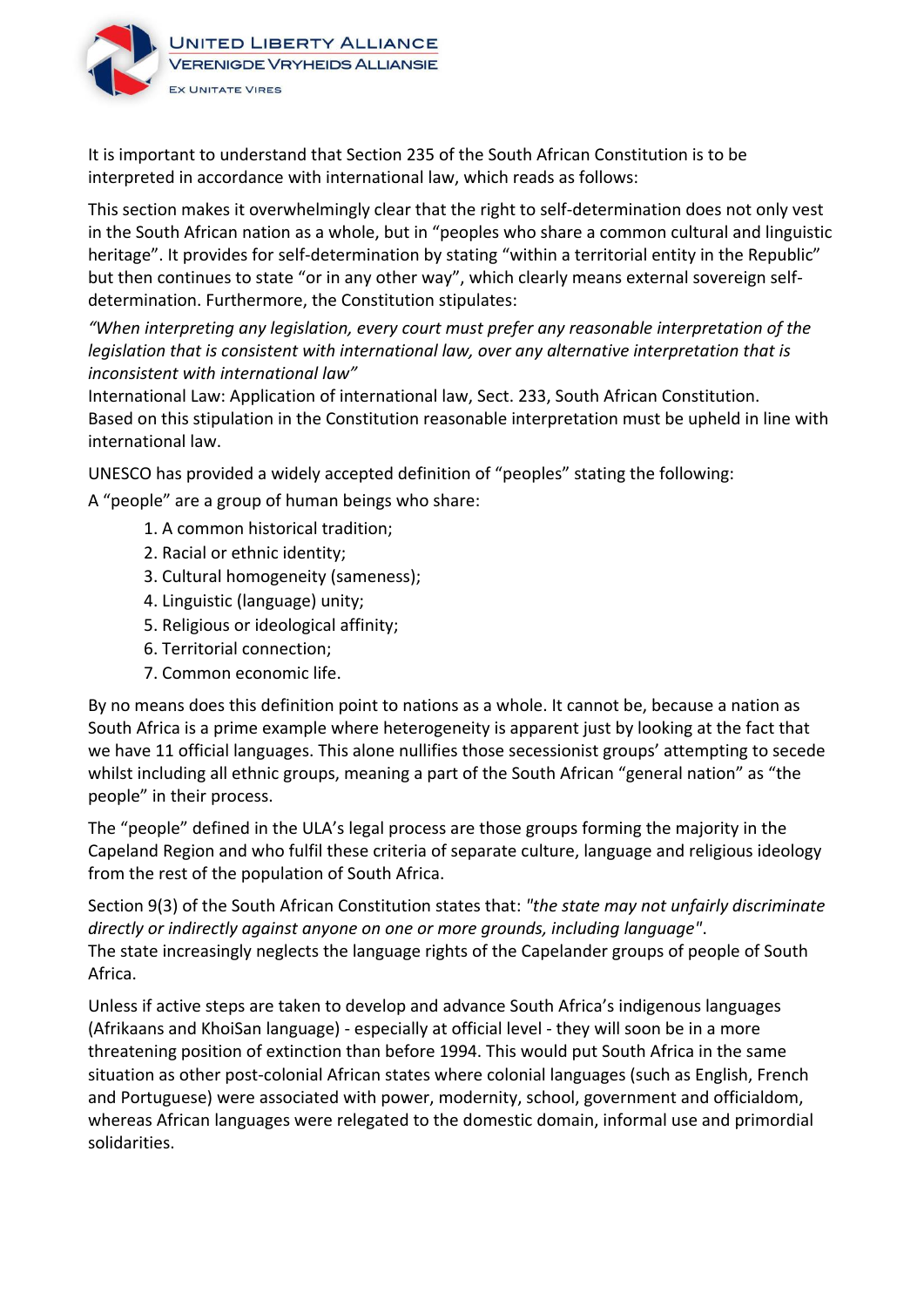The ULA's secession of the Capeland people will not only prevent this but enhance the Afrikaans and the KhoiSan languages.

# **3. Declaration on the Rights of Indigenous Peoples:**

The Declaration on the Rights of Indigenous Peoples (UNDRIP or DOTROIP) is a non-legally-binding resolution passed by the United Nations in 2007. It delineates and defines the individual and collective rights of "Indigenous peoples", including their ownership rights to cultural and ceremonial expression, identity, language, employment, health, education and other issues. It *"emphasizes the rights of Indigenous peoples to maintain and strengthen their own institutions, cultures and traditions, and to pursue their development in keeping with their own needs and aspirations". It "prohibits discrimination against indigenous peoples"*, and it *"promotes their full and effective participation in all matters that concern them and their right to remain distinct and to pursue their own visions of economic and social development"*.

The goal of the declaration is to encourage countries to work alongside indigenous peoples to solve global issues, like development, multicultural democracy and decentralization. According to Article 31, there is a major emphasis that the indigenous peoples will be able to protect their cultural heritage and other aspects of their culture and tradition in order to preserve their heritage from over-controlling nation-states.

As example, both the KhoiSan and the Afrikaner are indigenous people for which the ULA advocates for. Both of these groups of people were born in Southern Africa, both have distinct languages and both are culturally different from the African Bantu tribes.

# **4. African (Banjul) Charter on Human and People's Rights:**

The African (Banjul) Charter on Human and Peoples' Rights was promulgated by the Organization of African Unity (OAU). The Banjul charter is one of the clearest, most useful commitments to selfdetermination. This convention was adopted in 1981 and entered into force in 1986. The International process of secession is clear and the ULA strictly adheres to it. In fact, the OAU laws make provision for secession in:

#### Article 20:

*"1. All peoples shall have the right to existence. They shall have the unquestionable and inalienable right to self-determination. They shall freely determine their political status and shall pursue their economic and social development according to the policy they have freely chosen.* 

*2. Colonized or oppressed peoples shall have the right to free themselves from the bonds of domination by resorting to any means recognized by the international community."* Article 21:

*"1. All peoples shall freely dispose of their wealth and natural resources. This right shall be exercised in the exclusive interest of the people. In no case shall a people be deprived of it."*

The African Charter's proof that the charter does not refer to "people" as a "nation" but a unique people: it states that the right belongs to all people and then goes on to recognise "colonized" or "oppressed people" in particular as is the case with the majority people of the Capeland in South Africa.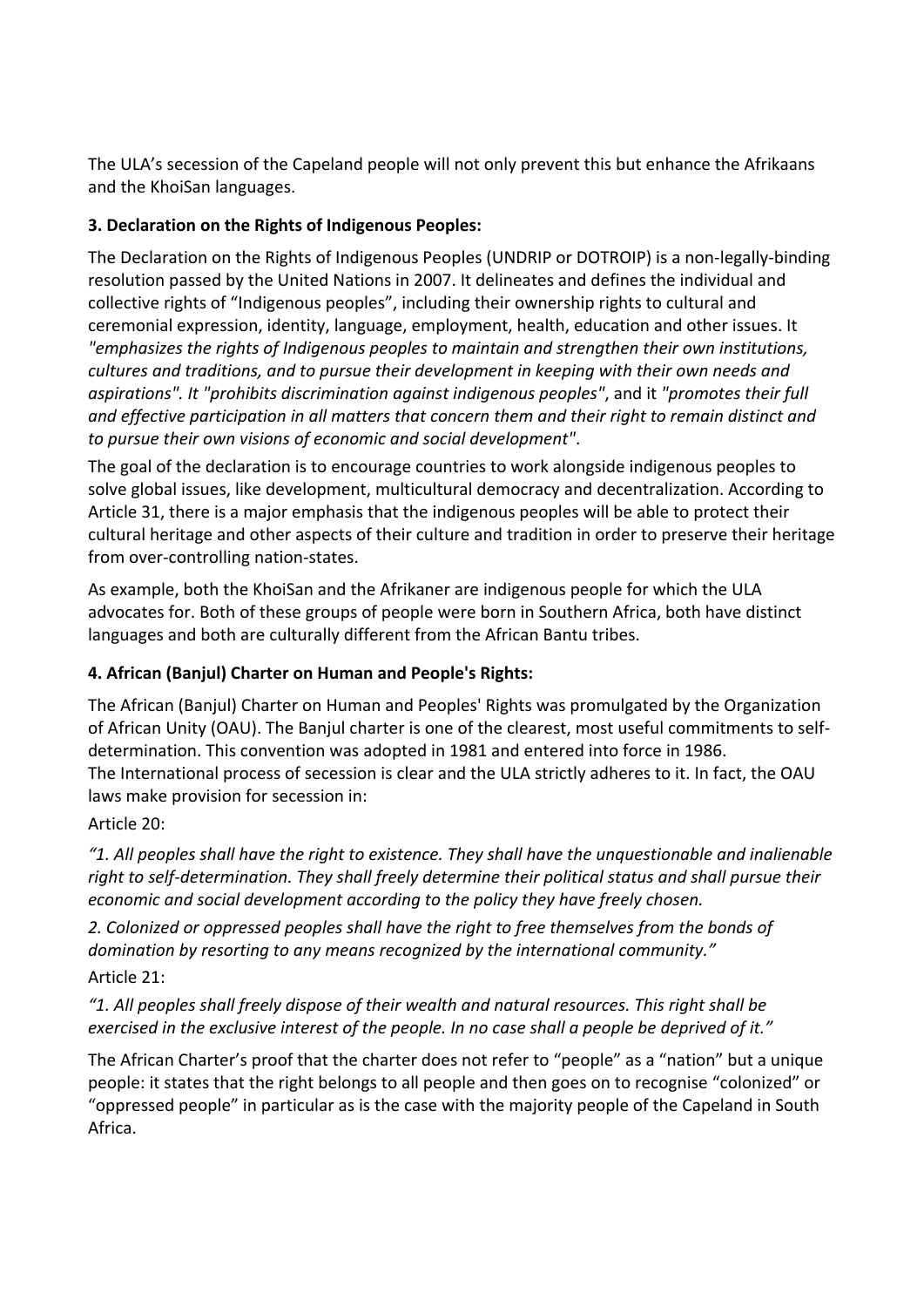The ANC government signed this Charter on 16 March 2004 and it was ratified on 17 December 2004 and thus must comply with the African Charter on Human and People's Rights stipulations.

#### **5. International Covenant on Civil and Political Rights:**

Article 1 of the International Covenant on Civil and Political Rights referring to self-determination:

*"1. All peoples have the right of self- determination. By virtue of that right they freely determine their political status and freely pursue their economic, social and cultural development. 2. All peoples may, for their own ends, freely dispose of their natural wealth and without prejudice to any obligations arising out of international economic co-operation, based upon the principle of mutual benefit, and international law. In no case may a people be deprived of its own means of subsistence."*

*3. "The States Parties to the present Covenant, including those having responsibility for the administration of Non-Self-Governing and Trust Territories, shall promote the realization of the right of self-determination, and shall respect that right, in conformity with the provisions of the Charter of the United Nations."*

Article 1 of the International Covenant on Civil and Political Rights was signed by the South African Government on 3 October 1994 and ratified on 10 December 1998. The South African government is therefore legally bound by the Covenant's provisions.

From the article of Marieke Roos<sup>1</sup> of 1 December 2014:

*"Apart from the right to self-determination now being widely recognised by the international community, and confirmed in international law through its inclusion in legally binding agreements such as the aforementioned covenant on civil and political rights (there are various other international legally binding documents confirming the right), the right to self-determination has also attained the status of an erga omnes and ius cogens norm.*

*Erga omnes means that it is an obligation that is owed to the international community as a whole, and ius cogens means that it is a peremptory norm of international law. The latter means it trumps other rights and obligations in international law."*

# **6. Lotus-principle under international law:**

According to the Lotus-principle under international law, that which is not prohibited is allowed. On a regional level, a legal basis for the right to self-determination can firmly be found in the "African Charter on Human and Peoples' Rights" in article 20 as mentioned:

*"1. All peoples shall have the right to existence. They shall have the unquestionable and inalienable right to self-determination. They shall freely determine their political status and shall pursue their economic and social development according to the policy they have freely chosen.* 

*2. Colonized or oppressed peoples shall have the right to free themselves from the bonds of domination by resorting to any means recognized by the international community.* 

*3. All peoples shall have the right to the assistance of the State Parties to the present Charter in their liberation struggle against foreign domination, be it political, economic or cultural."*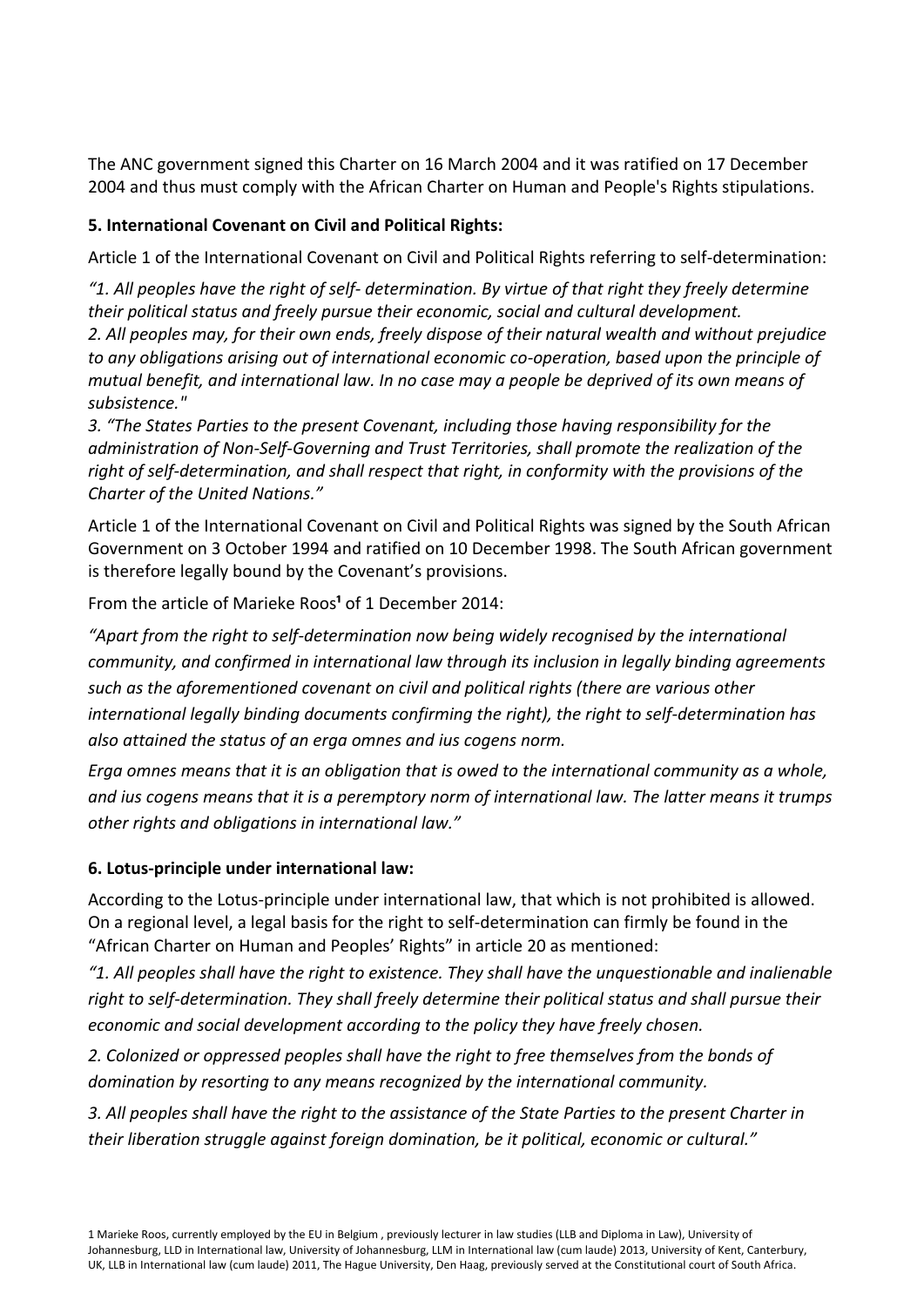In the context of the Capelander people in South Africa, the right to self-determination is guaranteed in section 235 of the South African Constitution.

#### **7. Uti possidetis, ita possideatis:**

According to Marieka Roosin her academic research paper "South African minorities' right to selfdetermination in the 21st century - 1 December 2014" explaining that the Latin maxim "uti possidetis, ita possideatis", meaning as you possess, so may you possess or which roughly translates to 'you may keep what you had'. Roos says this maxim was particularly applied in the "colonial context". The rule of uti possidetis was applied in the colonial context to ensure that decolonisation took place in an orderly fashion.Until recently, it was held to be one of the primary legal principles that had to be applied in cases of external self-determination and secession. The uti possidetis rule has been applied in the past in order to limit border conflicts. However, arbitrary borders drawn by colonialists were a particularly big source of ethnic and border conflicts. Why uphold a principle that in its essence already gives rise to conflicts, if the very reason for purporting it is to limit those conflicts?

#### Higgins puts it as follows:

*"The principle of uti possidetis provides that states accept their inherited colonial boundaries. It places no obligation upon minority groups [or indigenous peoples or other distinct peoples] to stay a part of a unit that maltreats them or in which they feel unrepresented. If they do in fact establish an independent state, or join with an existing state, then that new reality is one which, when its permanence can be shown, will in due course be recognized by the international community."* The United Nations General Assembly confirmed that secession was always thought to involve the clash of two international law principles; the right to self-determination and the territorial integrity of the state in paragraph 6 of Resolution 1514 (XV) where it reiterated that *"Any attempt aimed at the partial or total disruption of the national unity and the territorial integrity of a country is incompatible with the purpose and principles of the United Nations".*

However, even though governments readily claim the principle of territorial integrity in an attempt to curb secessionist movements, Professor James Crawford**²** concluded that individuals or groups of individuals are not bound by the principle of territorial integrity:

*"[T]he reason why seceding groups are not bound by the international law rule of territorial integrity is not that international law in any sense favours secession. It is simply that such groups are not subjects of international law at all, in the way that states are, even if they benefit from certain minimum rules of human rights and humanitarian law".*

Roos says this was confirmed by the International Court of Justice (ICJ) in 2010 when it ruled that the principle of territorial integrity is limited to the relations between states (Kosovo Advisory Opinion).

Professor Dr. Peter Hilpold**³** also argues that territorial integrity is directed at the protection from infringements by other states and *"surely no directed against changes coming from the inside".*

A further argument against the territorial integrity defence was articulated in a separate opinion by Judge Cançado Trindade in which he concluded that states cannot invoke the principle of territorial integrity where the state has grossly violated human rights of the people asserting a

<sup>2</sup> Crawford James: 'The Right of Self-determination in International Law', i.D Alston (ed), People's Rights (OUP, 2001), 50; Contra Orakhelashvili, 'Statehood, Recognition and the United Nations System: A Unilateral Declaration of Independence in Kosovo', 12 Max Planck Yearbook of United Nations Law (2008) 12.

<sup>3</sup> Peter Hilpold, Self-determination and Autonomy: Between Secession and Internal Self-determination: University of Innsbruck, Faculty of Law, Innsbruck, Austria, International journal on minority and group rights 24 (2017) 302-335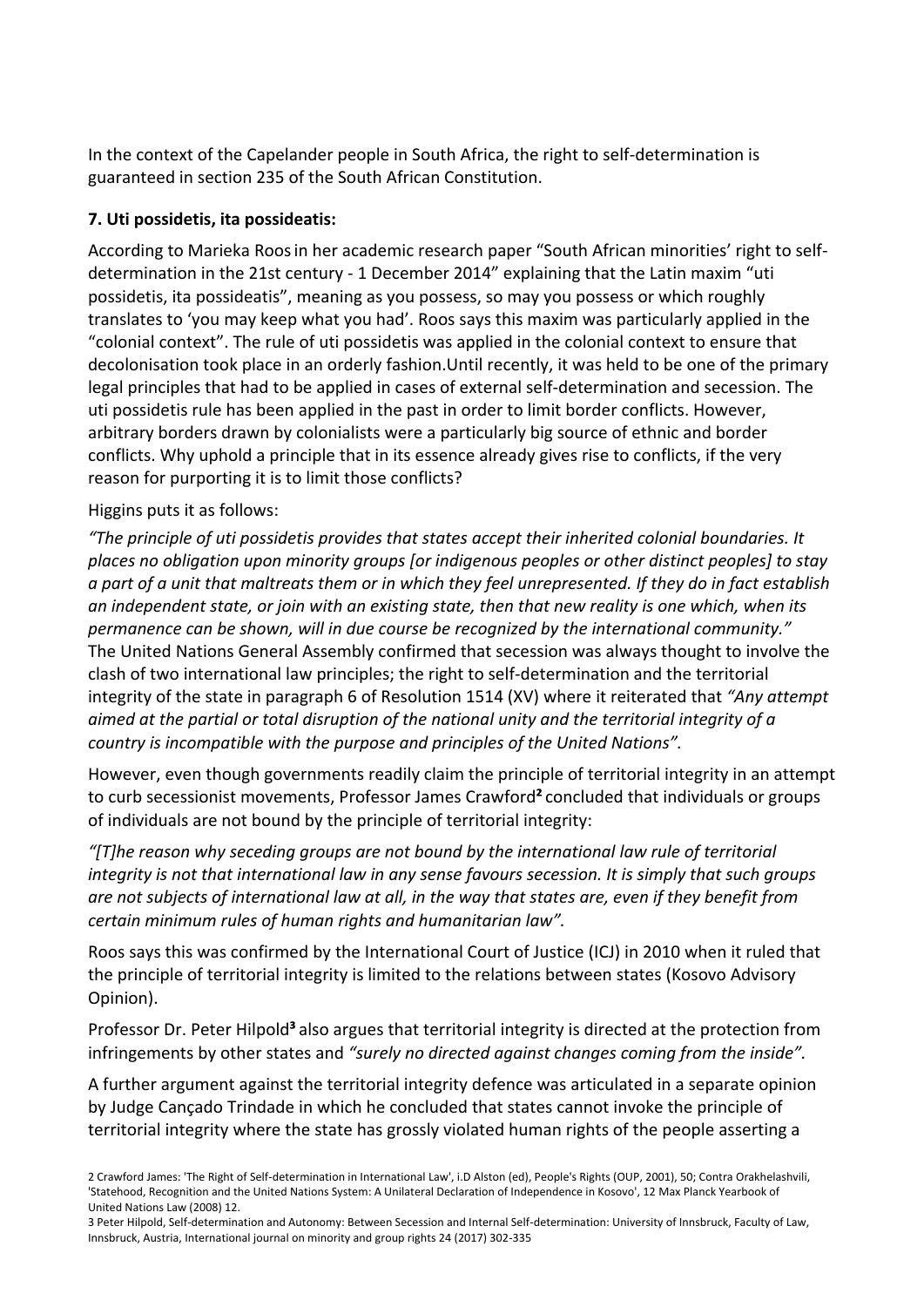right to external self-determination. This is also asserted by McCorquodale when he argues that states can only claim territorial integrity if it internally provides for self-determination.

According to Simpson, the aim of territorial integrity is to "*safeguard the interests of the people living in that territory"*. The defence of territorial integrity is thus only legitimate as long as the interests of all people living within the territory are fulfilled. Territorial integrity is therefore relative in the face of human rights violations and the fact that the principle can ordinarily only be invoked in relation to infringements by other states, and not by peoples living within the state in question.

Roos states it becomes evident that the argument that secession would violate the territorial integrity of a state is no longer a valid argument, since only states can violate the territorial integrity of another state under international law, and not individuals. Furthermore, the state cannot assert territorial integrity and sovereignty when it is violating the human rights of those exercising self-determination.

# **8. Universal Declaration of Human Rights (UDHR):**

The Universal Declaration of Human Rights (UDHR) was conceived as a United Nations General Assembly resolution on 10 December 1948. Article 21(3) of the Declaration states that *"the will of the people shall be the basis of the authority of government..."* and provides support for a proposition that peoples MUST FIRST SEEK to *"exhaust its remedies"* within the status quo before taking a radical step such as secession.

On 10 December 1996, the Constitution of South Africa was signed into law by former South African President Nelson Mandela. Ms Thoko Modise, GM for Communications for Brand South Africa said: *"Premised on the Universal Declaration of Human Rights, South Africa has included amalgamated human rights in our own Bill of Rights, Chapter 2 of the Constitution of the Republic of South Africa, 1996"*.

The ULA has exhausted all internal remedies available with the ANC government since 2014. Sufficient evidence shows that ULA has fully complied with Article 21(3) which the ANC must honour according to them signing the Declaration.

**9. United Nations Twin Covenants: International Covenant on Civil and Political Rights:**  Since the 1960s, international documents have become more directly affirmative of selfdetermination. For example, Article 1 of both the International Covenant on Economic, Social, and Cultural Rights and that on Civil and Political Rights, refers to self-determination AS A RIGHT, not just a mere principle.

Article 1 of the treaties, both of which were signed in 1966 and entered into force in 1976, provides in relevant part that:

*"1. All peoples have the right of self-determination. By virtue of that right they freely determine their political status and freely pursue their economic development. 2. All peoples may, for their own ends, freely dispose of their natural wealth and resources... In no* 

*case may a people be deprived of its own means of subsistence."*

These provisions are important not just because they accord self-determination the status of a right, but because they link the political destiny of a people to its economic foundation.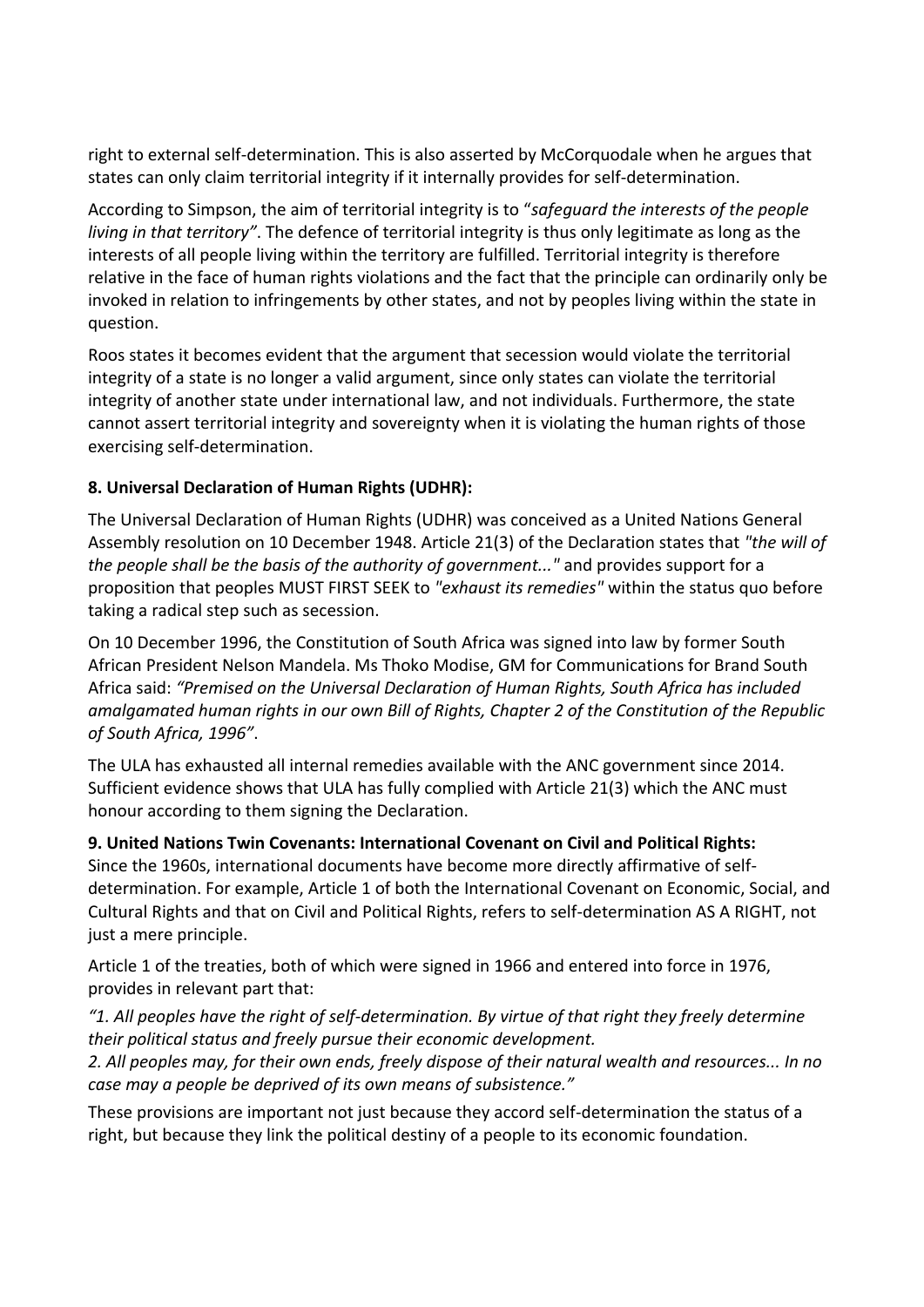The South African government signed it on 3 October 1994, ratified is on 10 December 1998 and enforced it on 10 March 1999 and is now legally bound by it. The ULA also conforms with the criteria of Article 1 of the United Nations Twin Covenants of 1966.

#### **10. The Unrepresented Nations and Peoples Organization (UNPO):**

The Unrepresented Nations and Peoples Organization (UNPO) is an international membership organization established to facilitate the voices of unrepresented and marginalized nations and peoples worldwide. It was formed on 11 February 1991 in The Hague, Netherlands. Its members consist of indigenous people, minorities and unrecognized or occupied territories.

UNPO works to develop the understanding of and respect for the right to self-determination. It provides advice and support related to questions of international recognition and political autonomy. It trains groups on how to advocate for their causes effectively and directly. It advocates for an international response to human rights violations perpetrated against UNPO member groups.

The ULA's case of self-determination, for the unique KhoiSan and Afrikaans speaking indigenous people, birthed and established on Africa soil, conforms to the guidelines of the UNPO.

#### **11. The Moosa-declaration:**

On the 5th of June 1998 Mohammed Valli Moosa, the then minister of Constitutional Development of the ANC ruling party, said during a parliamentary debate that:

*"The pursuit on the part of the Freedom Front and other Afrikaners to strive towards the development of a particular region in the country (the North Western Cape corridor) as a home for Afrikaner culture and language within the framework of the constitution and Bill of Rights is in government's view indeed a legitimate pursuit." "the ideal of some Afrikaners to develop the North Western Cape as a home for the Afrikaner culture and language within the framework of the Constitution and the charter of human rights is viewed by the government as a legitimate ideal."*

The ULA seek all groups of Capelanders to be included in the development of a new country free from domination and oppression.

# **12. Declaration on the Rights of Persons Belonging to National or Ethnic, Religious and Linguistic Minorities:**

Resolution 47/135 was adopted by the United Nations General Assembly on 18 December 1992. The requirements set out by international law are explained by Prof C. Lloyd Brown-John of the University of Windsor (Canada), as follows:

*"A minority who are geographically separate and who are distinct ethnically and culturally and who have been placed in a position of subordination may have a right to secede. That right, however, could only be exercised if there is a clear denial of political, cultural and religious beliefs."*  Its key provisions include that *"Persons belonging to national or ethnic, religious and linguistic minorities have the right to enjoy their own culture, to profess and practice their own religion, and to use their own language, in private and in public, freely and without interference or any form of discrimination"* (Article 2.1).